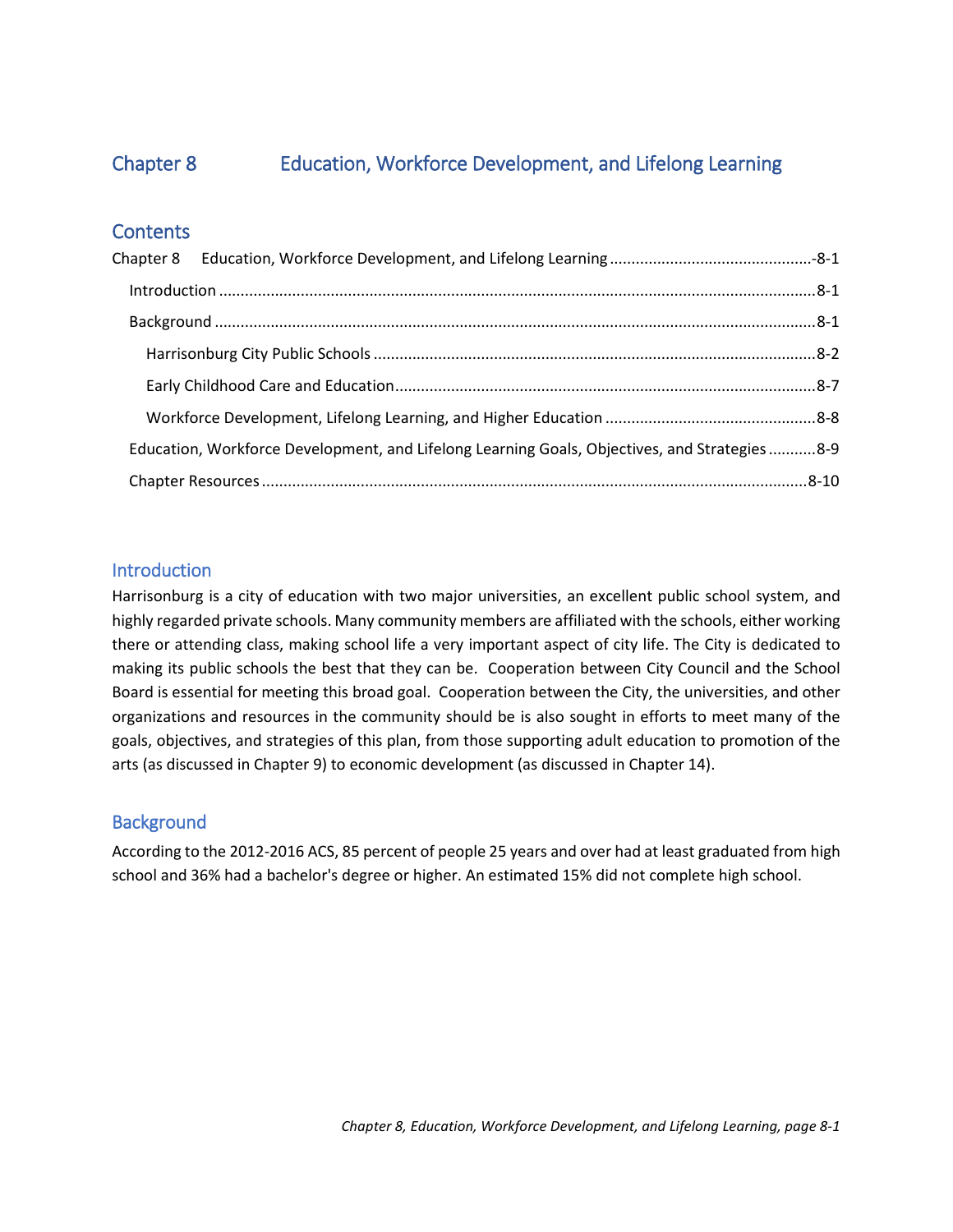# <span id="page-1-0"></span>Chapter 8 Education, Workforce Development, and Lifelong Learning

# **Contents**

| Education, Workforce Development, and Lifelong Learning Goals, Objectives, and Strategies 8-9 |  |
|-----------------------------------------------------------------------------------------------|--|
|                                                                                               |  |

# <span id="page-1-1"></span>**Introduction**

Harrisonburg is a city of education with two major universities, an excellent public school system, and highly regarded private schools. Many community members are affiliated with the schools, either working there or attending class, making school life a very important aspect of city life. The City is dedicated to making its public schools the best that they can be. Cooperation between City Council and the School Board is essential for meeting this broad goal. Cooperation between the City, the universities, and other organizations and resources in the community should be is also sought in efforts to meet many of the goals, objectives, and strategies of this plan, from those supporting adult education to promotion of the arts (as discussed in Chapter 9) to economic development (as discussed in Chapter 14).

# <span id="page-1-2"></span>**Background**

According to the 2012-2016 ACS, 85 percent of people 25 years and over had at least graduated from high school and 36% had a bachelor's degree or higher. An estimated 15% did not complete high school.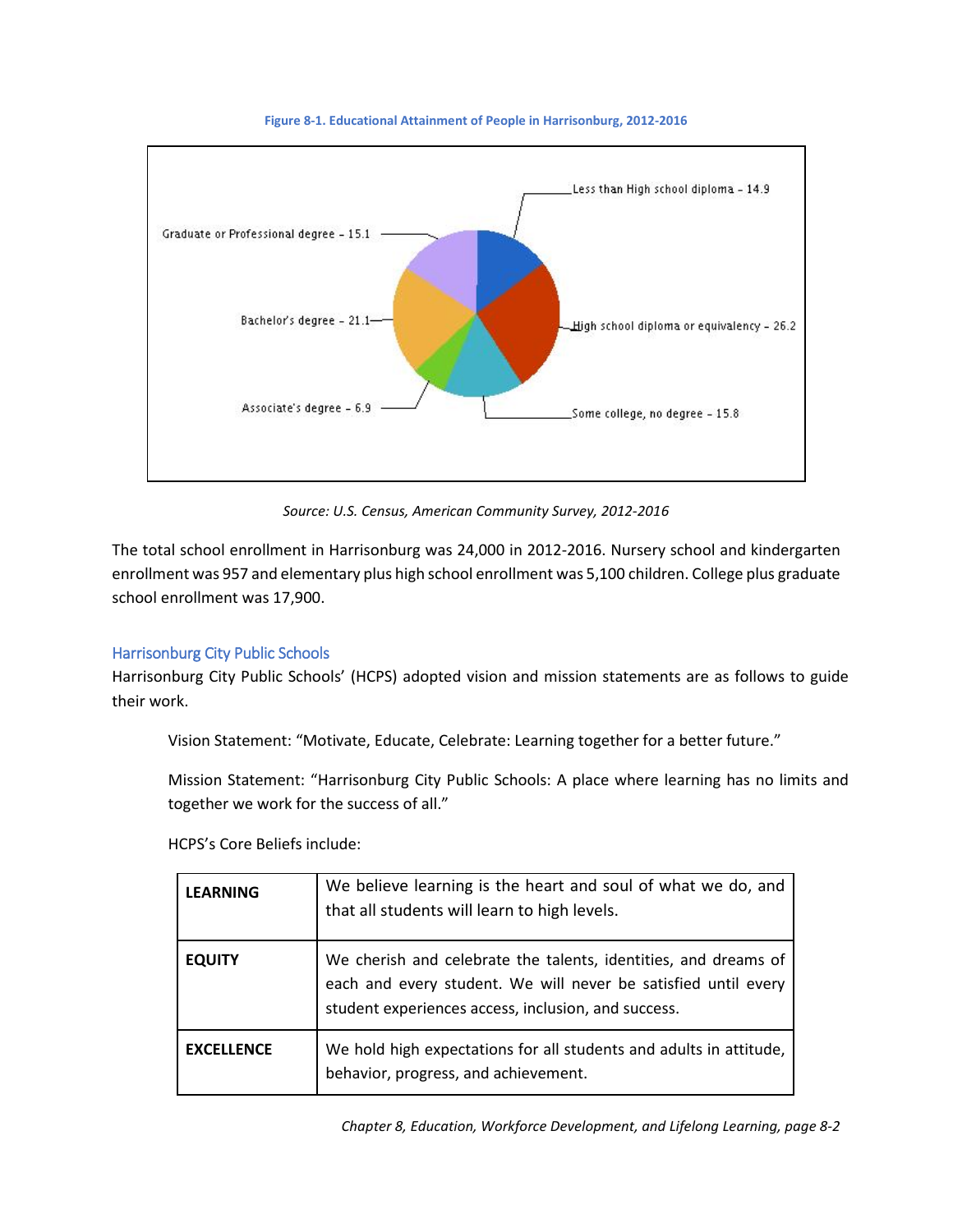

**Figure 8-1. Educational Attainment of People in Harrisonburg, 2012-2016**

*Source: U.S. Census, American Community Survey, 2012-2016*

The total school enrollment in Harrisonburg was 24,000 in 2012-2016. Nursery school and kindergarten enrollment was 957 and elementary plus high school enrollment was 5,100 children. College plus graduate school enrollment was 17,900.

## <span id="page-2-0"></span>Harrisonburg City Public Schools

Harrisonburg City Public Schools' (HCPS) adopted vision and mission statements are as follows to guide their work.

Vision Statement: "Motivate, Educate, Celebrate: Learning together for a better future."

Mission Statement: "Harrisonburg City Public Schools: A place where learning has no limits and together we work for the success of all."

HCPS's Core Beliefs include:

| <b>LEARNING</b>   | We believe learning is the heart and soul of what we do, and<br>that all students will learn to high levels.                                                                             |
|-------------------|------------------------------------------------------------------------------------------------------------------------------------------------------------------------------------------|
| <b>EQUITY</b>     | We cherish and celebrate the talents, identities, and dreams of<br>each and every student. We will never be satisfied until every<br>student experiences access, inclusion, and success. |
| <b>EXCELLENCE</b> | We hold high expectations for all students and adults in attitude,<br>behavior, progress, and achievement.                                                                               |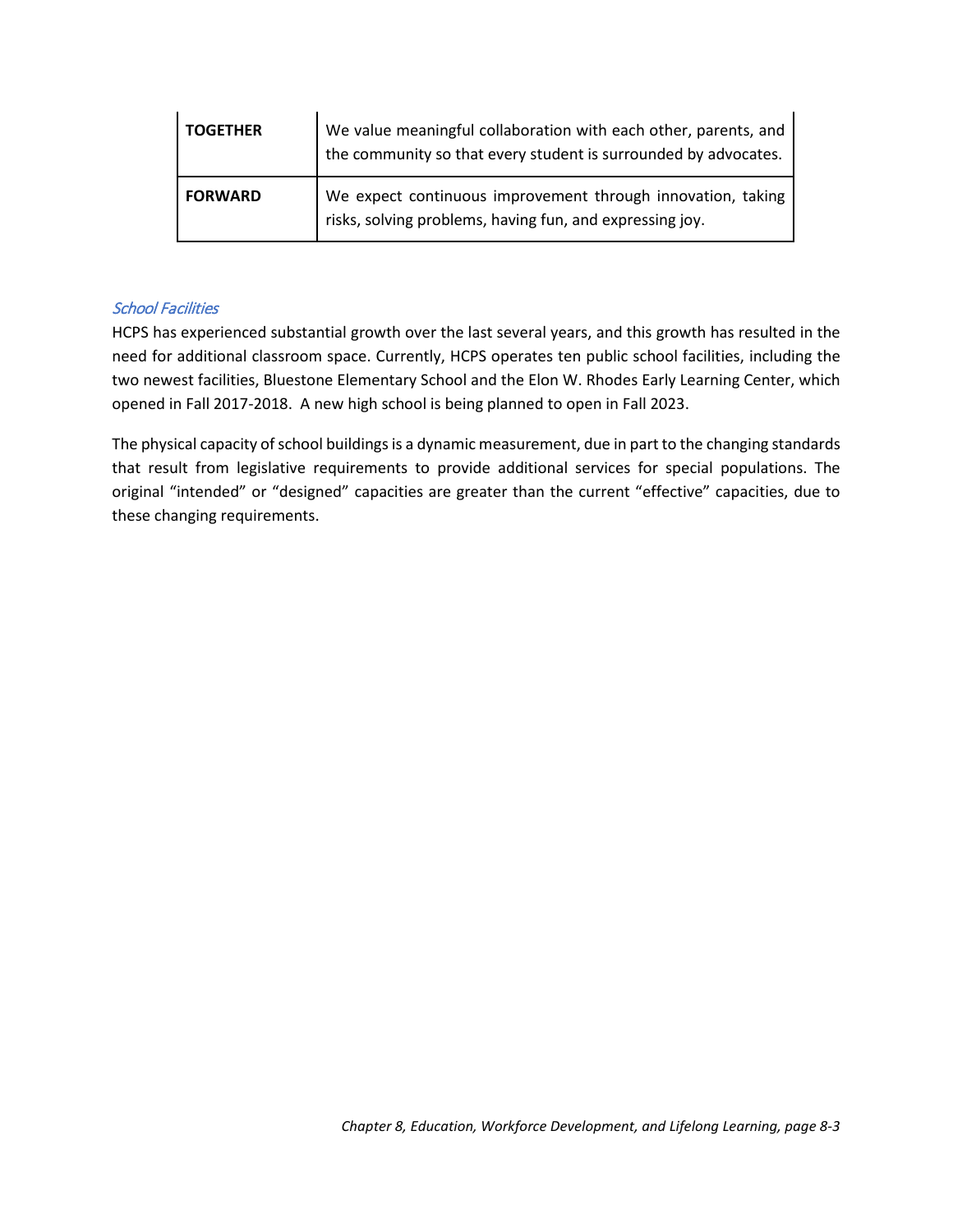| <b>TOGETHER</b> | We value meaningful collaboration with each other, parents, and<br>the community so that every student is surrounded by advocates. |
|-----------------|------------------------------------------------------------------------------------------------------------------------------------|
| <b>FORWARD</b>  | We expect continuous improvement through innovation, taking<br>risks, solving problems, having fun, and expressing joy.            |

#### School Facilities

HCPS has experienced substantial growth over the last several years, and this growth has resulted in the need for additional classroom space. Currently, HCPS operates ten public school facilities, including the two newest facilities, Bluestone Elementary School and the Elon W. Rhodes Early Learning Center, which opened in Fall 2017-2018. A new high school is being planned to open in Fall 2023.

The physical capacity of school buildings is a dynamic measurement, due in part to the changing standards that result from legislative requirements to provide additional services for special populations. The original "intended" or "designed" capacities are greater than the current "effective" capacities, due to these changing requirements.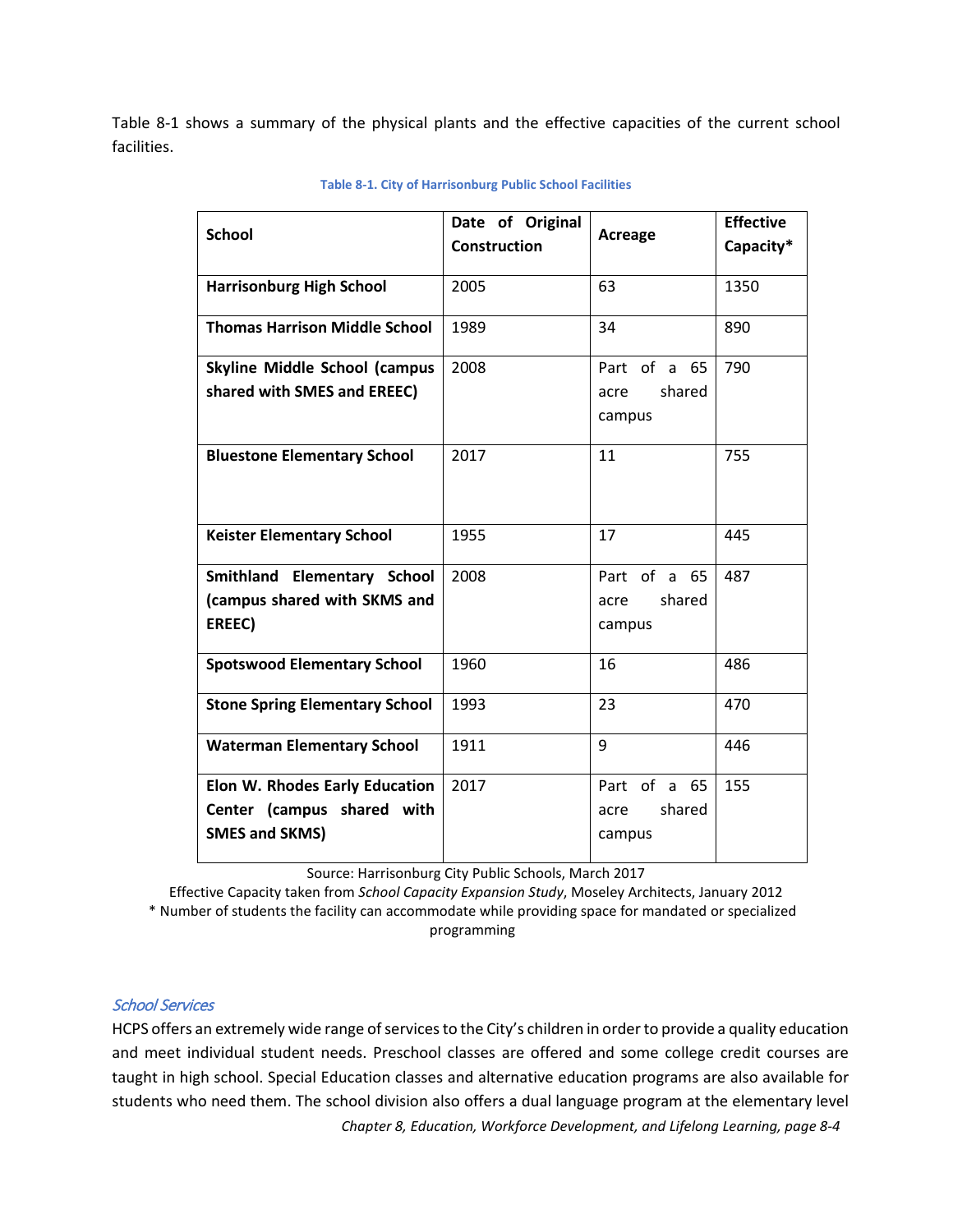<span id="page-4-0"></span>[Table 8-1](#page-4-0) shows a summary of the physical plants and the effective capacities of the current school facilities.

| <b>School</b>                          | Date of Original<br><b>Construction</b> | <b>Acreage</b>           | <b>Effective</b><br>Capacity* |
|----------------------------------------|-----------------------------------------|--------------------------|-------------------------------|
| <b>Harrisonburg High School</b>        | 2005                                    | 63                       | 1350                          |
| <b>Thomas Harrison Middle School</b>   | 1989                                    | 34                       | 890                           |
| <b>Skyline Middle School (campus</b>   | 2008                                    | Part of a 65             | 790                           |
| shared with SMES and EREEC)            |                                         | shared<br>acre<br>campus |                               |
|                                        |                                         |                          |                               |
| <b>Bluestone Elementary School</b>     | 2017                                    | 11                       | 755                           |
| <b>Keister Elementary School</b>       | 1955                                    | 17                       | 445                           |
| Smithland Elementary School            | 2008                                    | Part of a 65             | 487                           |
| (campus shared with SKMS and<br>EREEC) |                                         | shared<br>acre<br>campus |                               |
| <b>Spotswood Elementary School</b>     | 1960                                    | 16                       | 486                           |
| <b>Stone Spring Elementary School</b>  | 1993                                    | 23                       | 470                           |
| <b>Waterman Elementary School</b>      | 1911                                    | 9                        | 446                           |
| Elon W. Rhodes Early Education         | 2017                                    | Part of a<br>65          | 155                           |
| Center (campus shared with             |                                         | shared<br>acre           |                               |
| <b>SMES and SKMS)</b>                  |                                         | campus                   |                               |

#### **Table 8-1. City of Harrisonburg Public School Facilities**

Source: Harrisonburg City Public Schools, March 2017

Effective Capacity taken from *School Capacity Expansion Study*, Moseley Architects, January 2012 \* Number of students the facility can accommodate while providing space for mandated or specialized programming

#### School Services

HCPS offers an extremely wide range of services to the City's children in order to provide a quality education and meet individual student needs. Preschool classes are offered and some college credit courses are taught in high school. Special Education classes and alternative education programs are also available for students who need them. The school division also offers a dual language program at the elementary level

*Chapter 8, Education, Workforce Development, and Lifelong Learning, page 8-4*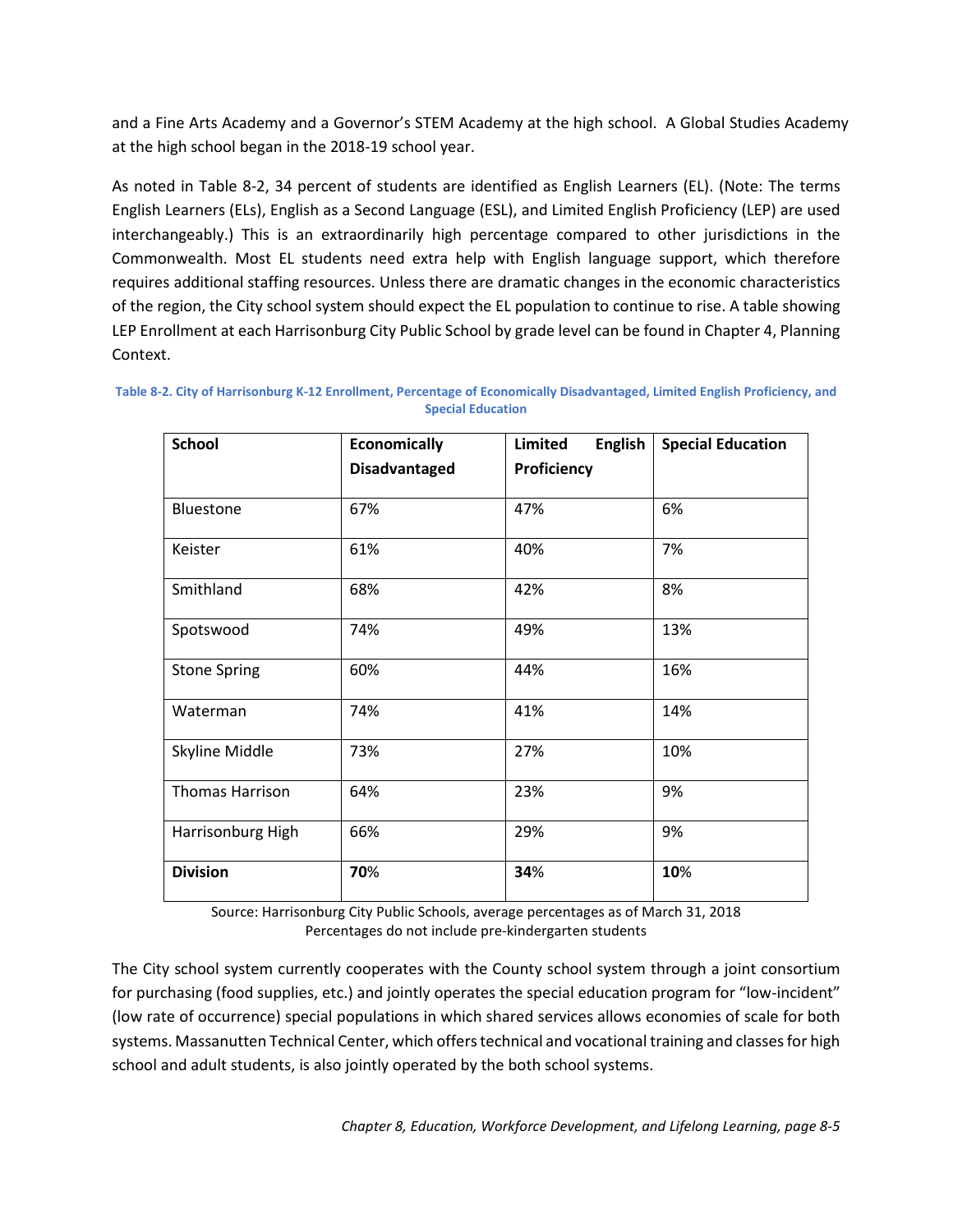and a Fine Arts Academy and a Governor's STEM Academy at the high school. A Global Studies Academy at the high school began in the 2018-19 school year.

As noted in [Table](#page-5-0) 8-2, 34 percent of students are identified as English Learners (EL). (Note: The terms English Learners (ELs), English as a Second Language (ESL), and Limited English Proficiency (LEP) are used interchangeably.) This is an extraordinarily high percentage compared to other jurisdictions in the Commonwealth. Most EL students need extra help with English language support, which therefore requires additional staffing resources. Unless there are dramatic changes in the economic characteristics of the region, the City school system should expect the EL population to continue to rise. A table showing LEP Enrollment at each Harrisonburg City Public School by grade level can be found in Chapter 4, Planning Context.

| <b>School</b>          | <b>Economically</b>  | <b>Limited</b><br><b>English</b> | <b>Special Education</b> |
|------------------------|----------------------|----------------------------------|--------------------------|
|                        | <b>Disadvantaged</b> | Proficiency                      |                          |
| Bluestone              | 67%                  | 47%                              | 6%                       |
| Keister                | 61%                  | 40%                              | 7%                       |
| Smithland              | 68%                  | 42%                              | 8%                       |
| Spotswood              | 74%                  | 49%                              | 13%                      |
| <b>Stone Spring</b>    | 60%                  | 44%                              | 16%                      |
| Waterman               | 74%                  | 41%                              | 14%                      |
| Skyline Middle         | 73%                  | 27%                              | 10%                      |
| <b>Thomas Harrison</b> | 64%                  | 23%                              | 9%                       |
| Harrisonburg High      | 66%                  | 29%                              | 9%                       |
| <b>Division</b>        | 70%                  | 34%                              | 10%                      |

<span id="page-5-0"></span>**Table 8-2. City of Harrisonburg K-12 Enrollment, Percentage of Economically Disadvantaged, Limited English Proficiency, and Special Education**

> Source: Harrisonburg City Public Schools, average percentages as of March 31, 2018 Percentages do not include pre-kindergarten students

The City school system currently cooperates with the County school system through a joint consortium for purchasing (food supplies, etc.) and jointly operates the special education program for "low-incident" (low rate of occurrence) special populations in which shared services allows economies of scale for both systems. Massanutten Technical Center, which offers technical and vocational training and classes for high school and adult students, is also jointly operated by the both school systems.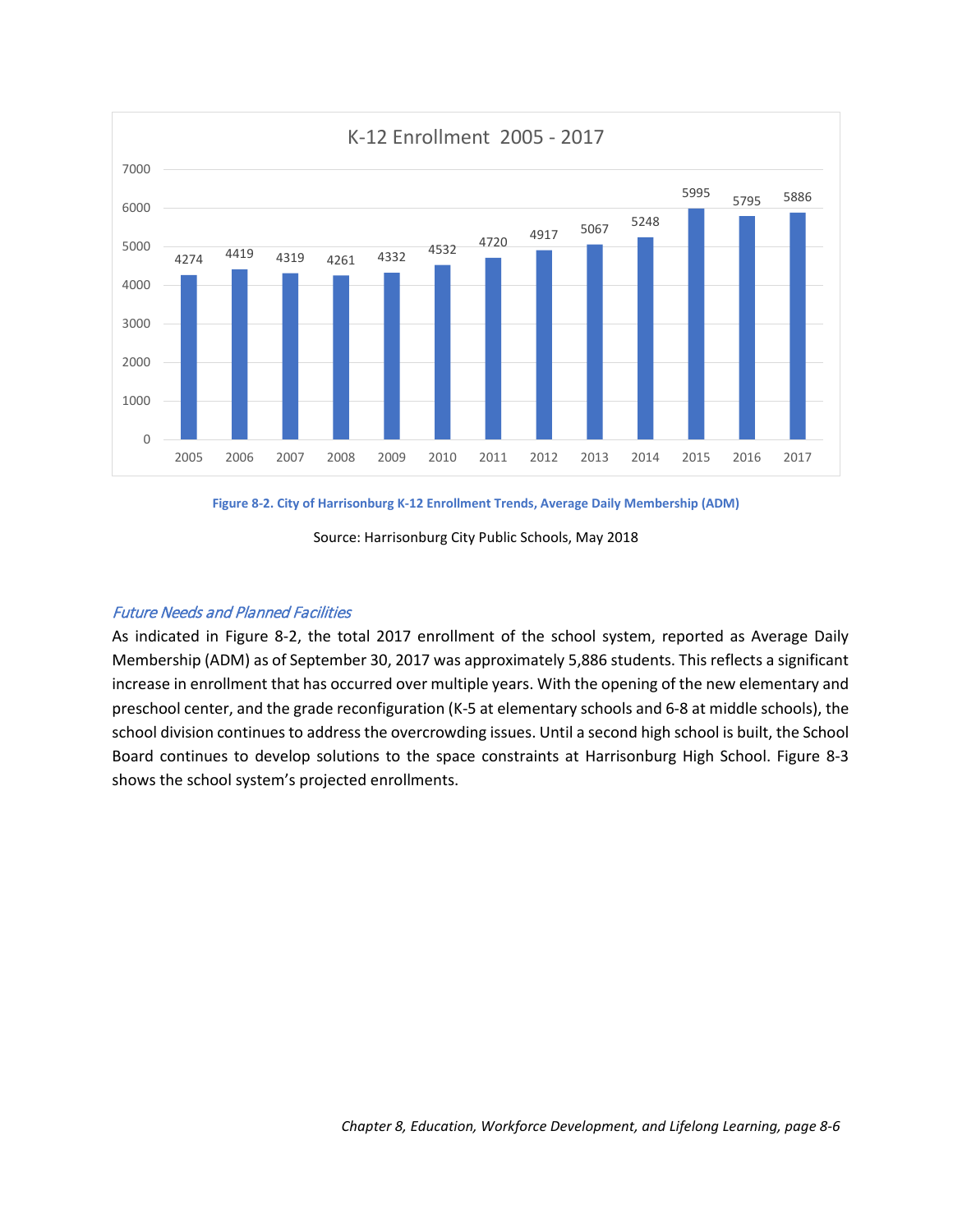

<span id="page-6-0"></span>**Figure 8-2. City of Harrisonburg K-12 Enrollment Trends, Average Daily Membership (ADM)**

Source: Harrisonburg City Public Schools, May 2018

#### Future Needs and Planned Facilities

As indicated in [Figure 8-2,](#page-6-0) the total 2017 enrollment of the school system, reported as Average Daily Membership (ADM) as of September 30, 2017 was approximately 5,886 students. This reflects a significant increase in enrollment that has occurred over multiple years. With the opening of the new elementary and preschool center, and the grade reconfiguration (K-5 at elementary schools and 6-8 at middle schools), the school division continues to address the overcrowding issues. Until a second high school is built, the School Board continues to develop solutions to the space constraints at Harrisonburg High School. [Figure 8-3](#page-7-1) shows the school system's projected enrollments.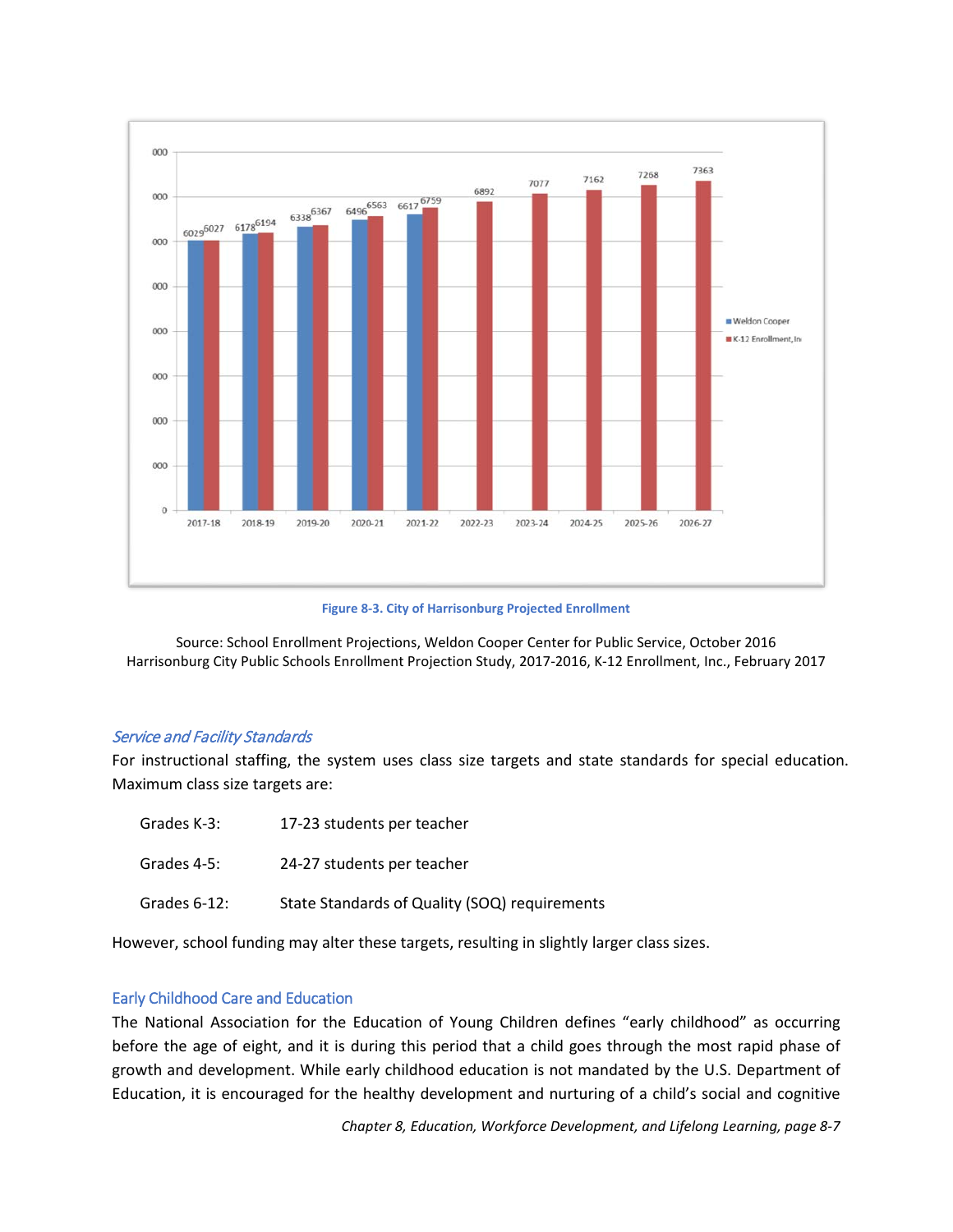



<span id="page-7-1"></span>Source: School Enrollment Projections, Weldon Cooper Center for Public Service, October 2016 Harrisonburg City Public Schools Enrollment Projection Study, 2017-2016, K-12 Enrollment, Inc., February 2017

#### Service and Facility Standards

For instructional staffing, the system uses class size targets and state standards for special education. Maximum class size targets are:

| Grades K-3:     | 17-23 students per teacher                    |
|-----------------|-----------------------------------------------|
| Grades 4-5:     | 24-27 students per teacher                    |
| Grades $6-12$ : | State Standards of Quality (SOQ) requirements |

However, school funding may alter these targets, resulting in slightly larger class sizes.

#### <span id="page-7-0"></span>Early Childhood Care and Education

The National Association for the Education of Young Children defines "early childhood" as occurring before the age of eight, and it is during this period that a child goes through the most rapid phase of growth and development. While early childhood education is not mandated by the U.S. Department of Education, it is encouraged for the healthy development and nurturing of a child's social and cognitive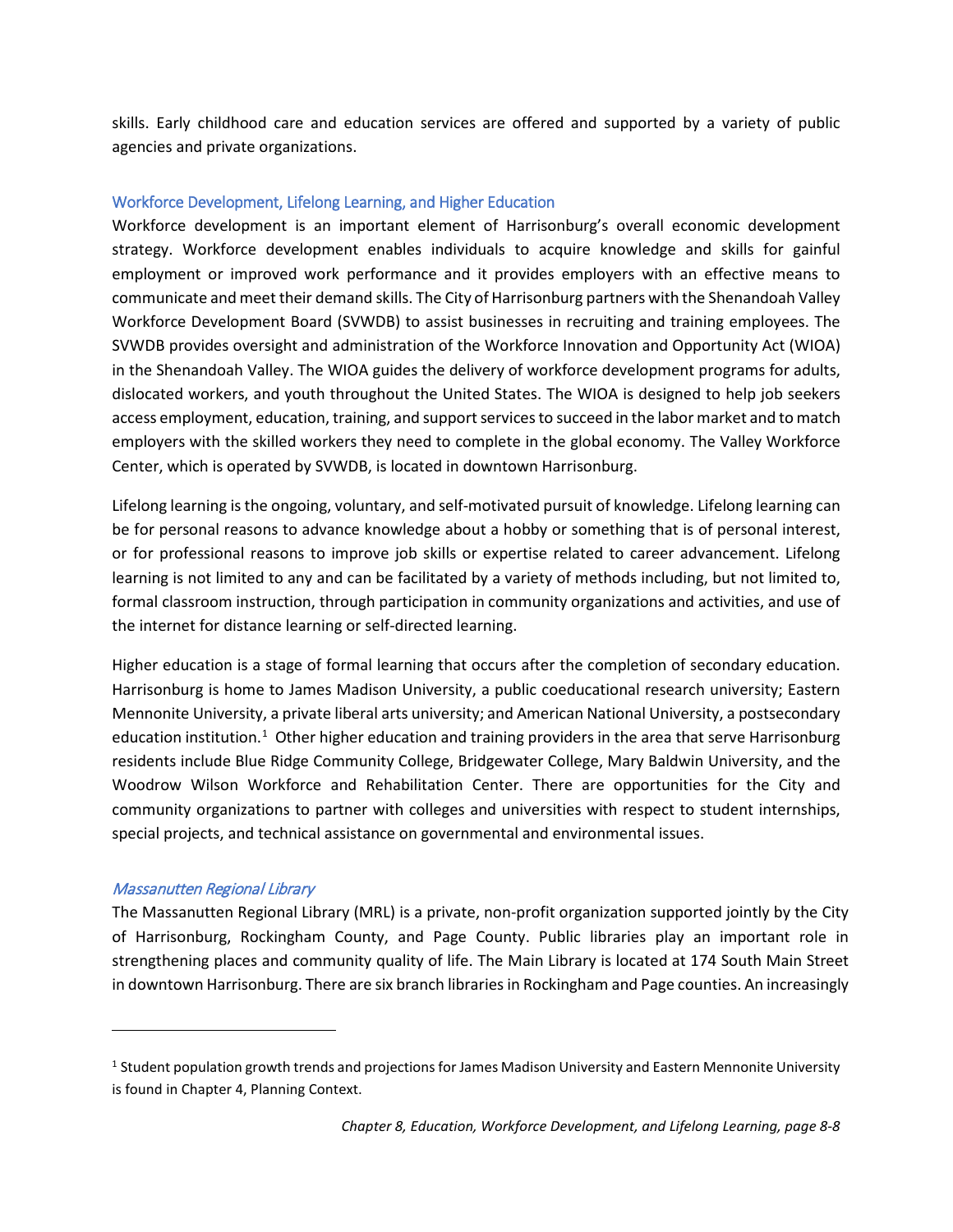skills. Early childhood care and education services are offered and supported by a variety of public agencies and private organizations.

#### <span id="page-8-0"></span>Workforce Development, Lifelong Learning, and Higher Education

Workforce development is an important element of Harrisonburg's overall economic development strategy. Workforce development enables individuals to acquire knowledge and skills for gainful employment or improved work performance and it provides employers with an effective means to communicate and meet their demand skills. The City of Harrisonburg partners with the Shenandoah Valley Workforce Development Board (SVWDB) to assist businesses in recruiting and training employees. The SVWDB provides oversight and administration of the Workforce Innovation and Opportunity Act (WIOA) in the Shenandoah Valley. The WIOA guides the delivery of workforce development programs for adults, dislocated workers, and youth throughout the United States. The WIOA is designed to help job seekers access employment, education, training, and support services to succeed in the labor market and to match employers with the skilled workers they need to complete in the global economy. The Valley Workforce Center, which is operated by SVWDB, is located in downtown Harrisonburg.

Lifelong learning is the ongoing, voluntary, and self-motivated pursuit of knowledge. Lifelong learning can be for personal reasons to advance knowledge about a hobby or something that is of personal interest, or for professional reasons to improve job skills or expertise related to career advancement. Lifelong learning is not limited to any and can be facilitated by a variety of methods including, but not limited to, formal classroom instruction, through participation in community organizations and activities, and use of the internet for distance learning or self-directed learning.

Higher education is a stage of formal learning that occurs after the completion of secondary education. Harrisonburg is home to James Madison University, a public coeducational research university; Eastern Mennonite University, a private liberal arts university; and American National University, a postsecondary education institution.<sup>1</sup> Other higher education and training providers in the area that serve Harrisonburg residents include Blue Ridge Community College, Bridgewater College, Mary Baldwin University, and the Woodrow Wilson Workforce and Rehabilitation Center. There are opportunities for the City and community organizations to partner with colleges and universities with respect to student internships, special projects, and technical assistance on governmental and environmental issues.

#### Massanutten Regional Library

 $\overline{\phantom{a}}$ 

The Massanutten Regional Library (MRL) is a private, non-profit organization supported jointly by the City of Harrisonburg, Rockingham County, and Page County. Public libraries play an important role in strengthening places and community quality of life. The Main Library is located at 174 South Main Street in downtown Harrisonburg. There are six branch libraries in Rockingham and Page counties. An increasingly

<span id="page-8-1"></span><sup>&</sup>lt;sup>1</sup> Student population growth trends and projections for James Madison University and Eastern Mennonite University is found in Chapter 4, Planning Context.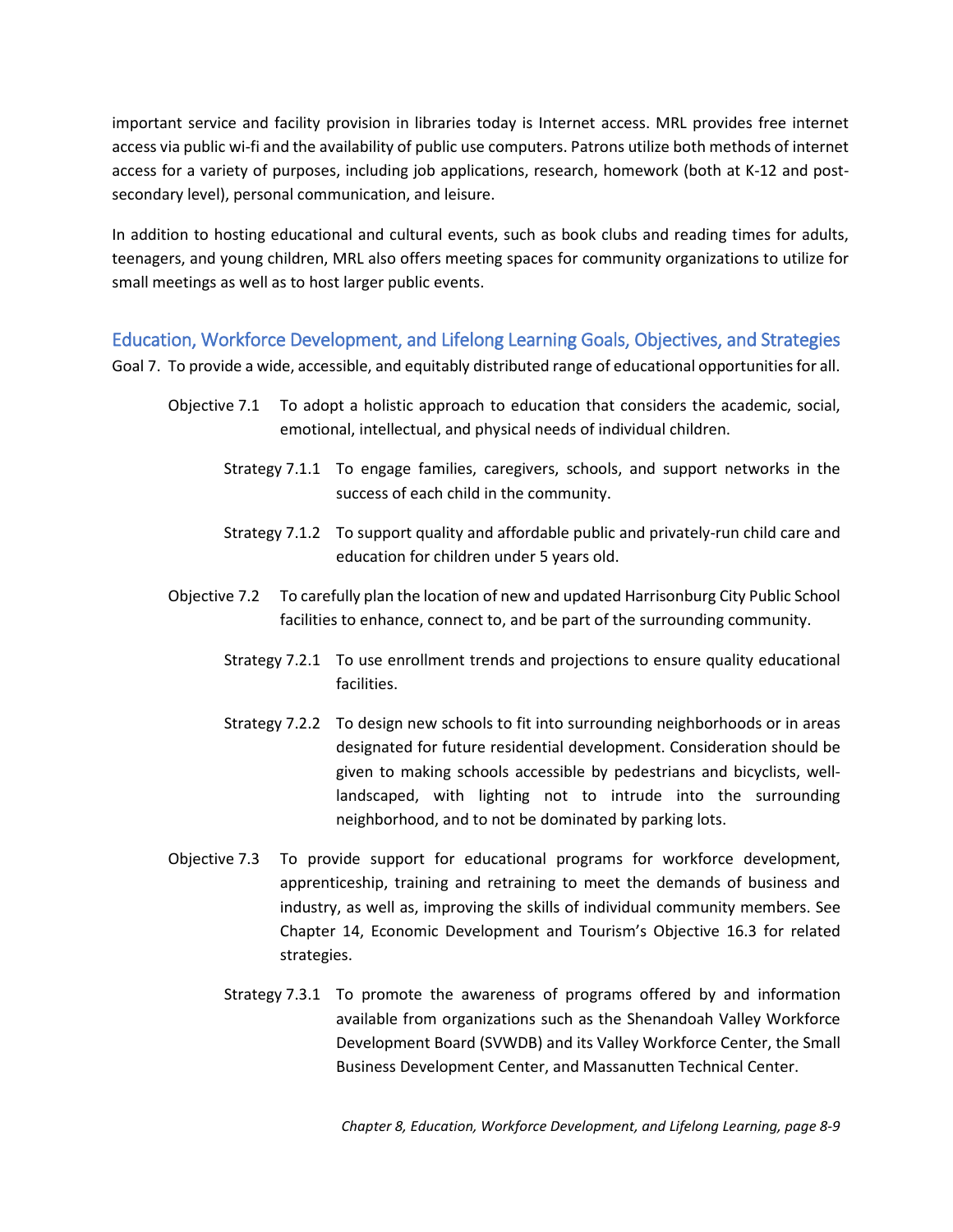important service and facility provision in libraries today is Internet access. MRL provides free internet access via public wi-fi and the availability of public use computers. Patrons utilize both methods of internet access for a variety of purposes, including job applications, research, homework (both at K-12 and postsecondary level), personal communication, and leisure.

In addition to hosting educational and cultural events, such as book clubs and reading times for adults, teenagers, and young children, MRL also offers meeting spaces for community organizations to utilize for small meetings as well as to host larger public events.

<span id="page-9-0"></span>Education, Workforce Development, and Lifelong Learning Goals, Objectives, and Strategies

Goal 7. To provide a wide, accessible, and equitably distributed range of educational opportunities for all.

- Objective 7.1 To adopt a holistic approach to education that considers the academic, social, emotional, intellectual, and physical needs of individual children.
	- Strategy 7.1.1 To engage families, caregivers, schools, and support networks in the success of each child in the community.
	- Strategy 7.1.2 To support quality and affordable public and privately-run child care and education for children under 5 years old.
- Objective 7.2 To carefully plan the location of new and updated Harrisonburg City Public School facilities to enhance, connect to, and be part of the surrounding community.
	- Strategy 7.2.1 To use enrollment trends and projections to ensure quality educational facilities.
	- Strategy 7.2.2 To design new schools to fit into surrounding neighborhoods or in areas designated for future residential development. Consideration should be given to making schools accessible by pedestrians and bicyclists, welllandscaped, with lighting not to intrude into the surrounding neighborhood, and to not be dominated by parking lots.
- Objective 7.3 To provide support for educational programs for workforce development, apprenticeship, training and retraining to meet the demands of business and industry, as well as, improving the skills of individual community members. See Chapter 14, Economic Development and Tourism's Objective 16.3 for related strategies.
	- Strategy 7.3.1 To promote the awareness of programs offered by and information available from organizations such as the Shenandoah Valley Workforce Development Board (SVWDB) and its Valley Workforce Center, the Small Business Development Center, and Massanutten Technical Center.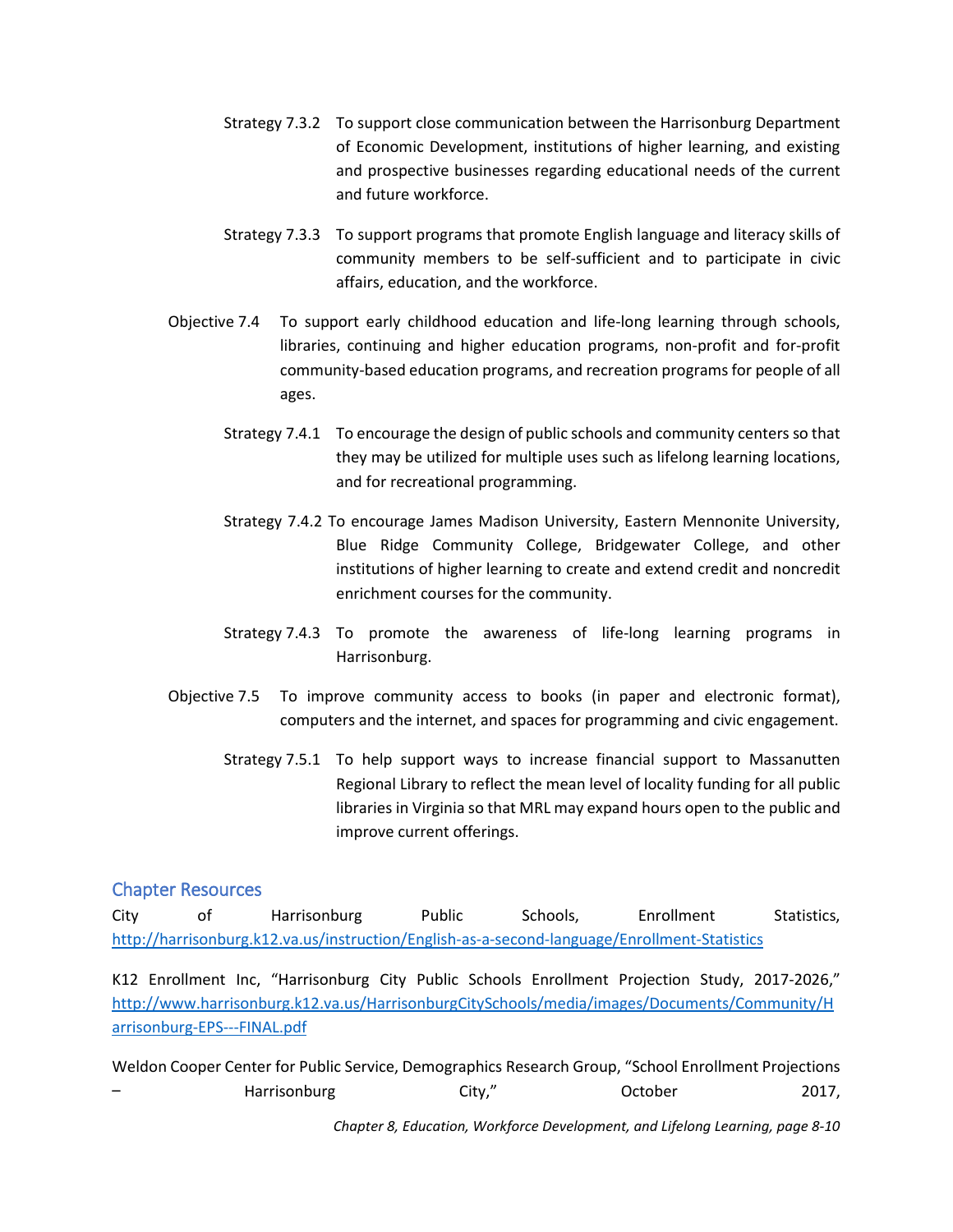- Strategy 7.3.2 To support close communication between the Harrisonburg Department of Economic Development, institutions of higher learning, and existing and prospective businesses regarding educational needs of the current and future workforce.
- Strategy 7.3.3 To support programs that promote English language and literacy skills of community members to be self-sufficient and to participate in civic affairs, education, and the workforce.
- Objective 7.4 To support early childhood education and life-long learning through schools, libraries, continuing and higher education programs, non-profit and for-profit community-based education programs, and recreation programs for people of all ages.
	- Strategy 7.4.1 To encourage the design of public schools and community centers so that they may be utilized for multiple uses such as lifelong learning locations, and for recreational programming.
	- Strategy 7.4.2 To encourage James Madison University, Eastern Mennonite University, Blue Ridge Community College, Bridgewater College, and other institutions of higher learning to create and extend credit and noncredit enrichment courses for the community.
	- Strategy 7.4.3 To promote the awareness of life-long learning programs in Harrisonburg.
- Objective 7.5 To improve community access to books (in paper and electronic format), computers and the internet, and spaces for programming and civic engagement.
	- Strategy 7.5.1 To help support ways to increase financial support to Massanutten Regional Library to reflect the mean level of locality funding for all public libraries in Virginia so that MRL may expand hours open to the public and improve current offerings.

## <span id="page-10-0"></span>Chapter Resources

City of Harrisonburg Public Schools, Enrollment Statistics, <http://harrisonburg.k12.va.us/instruction/English-as-a-second-language/Enrollment-Statistics>

K12 Enrollment Inc, "Harrisonburg City Public Schools Enrollment Projection Study, 2017-2026," [http://www.harrisonburg.k12.va.us/HarrisonburgCitySchools/media/images/Documents/Community/H](http://www.harrisonburg.k12.va.us/HarrisonburgCitySchools/media/images/Documents/Community/Harrisonburg-EPS---FINAL.pdf) [arrisonburg-EPS---FINAL.pdf](http://www.harrisonburg.k12.va.us/HarrisonburgCitySchools/media/images/Documents/Community/Harrisonburg-EPS---FINAL.pdf)

Weldon Cooper Center for Public Service, Demographics Research Group, "School Enrollment Projections – Harrisonburg City," October 2017,